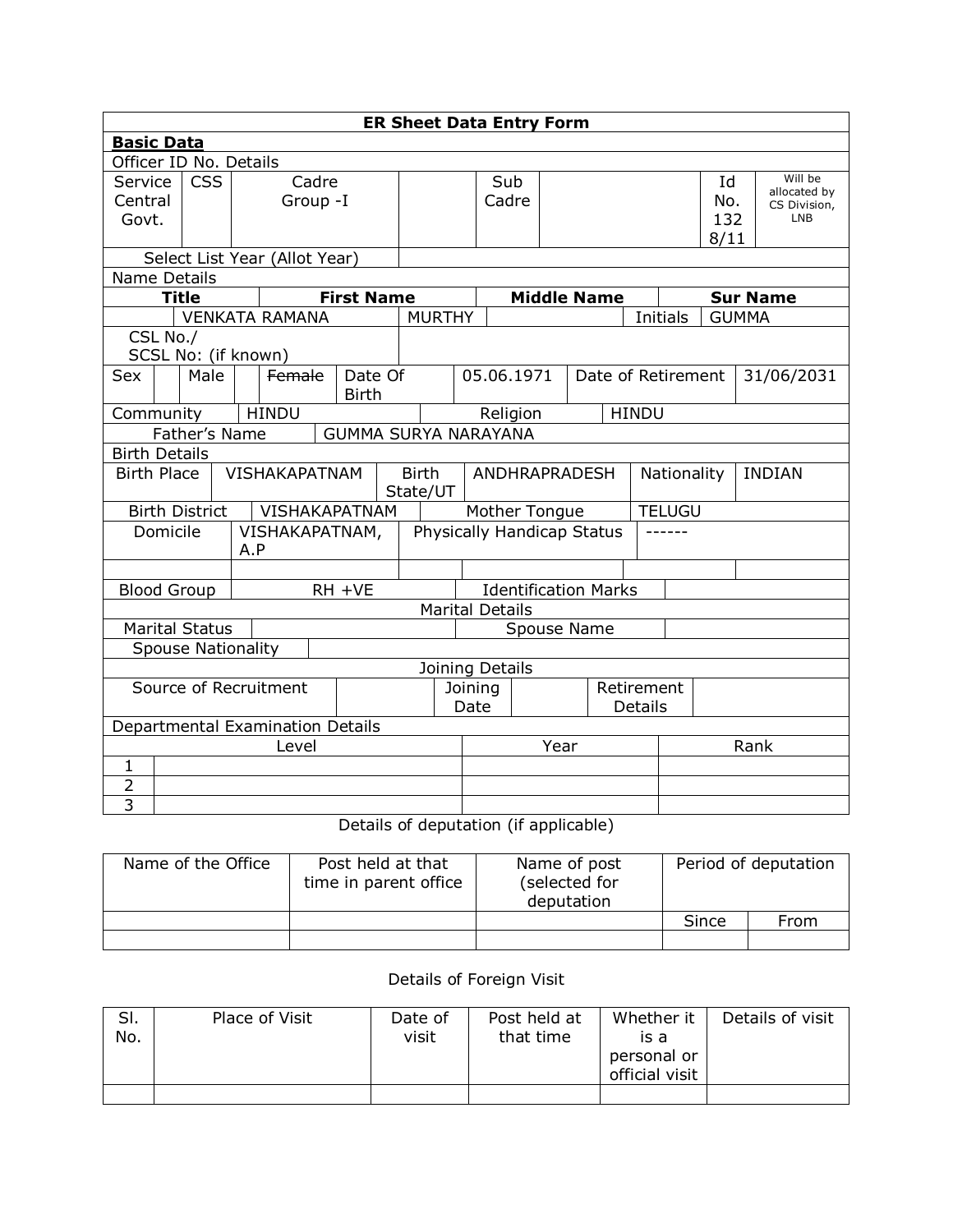|                     | Transier/Posting Detail (ii applicable) |             |              |              |  |  |  |  |
|---------------------|-----------------------------------------|-------------|--------------|--------------|--|--|--|--|
| Place               | Period of posting                       |             |              |              |  |  |  |  |
|                     | Since                                   |             |              | From         |  |  |  |  |
|                     |                                         |             |              |              |  |  |  |  |
| Remarks (if any)    |                                         |             |              |              |  |  |  |  |
| Language known      |                                         |             |              |              |  |  |  |  |
|                     |                                         | <b>Read</b> | <b>Write</b> | <b>Speak</b> |  |  |  |  |
| Indian Languages    |                                         |             |              |              |  |  |  |  |
| Known               |                                         |             |              |              |  |  |  |  |
| 2                   |                                         |             |              |              |  |  |  |  |
| 3                   |                                         |             |              |              |  |  |  |  |
| 4                   |                                         |             |              |              |  |  |  |  |
| 5                   |                                         |             |              |              |  |  |  |  |
|                     |                                         |             |              |              |  |  |  |  |
| Foreign Languages 1 |                                         |             |              |              |  |  |  |  |
| 2                   |                                         |             |              |              |  |  |  |  |
| 3                   |                                         |             |              |              |  |  |  |  |

| Qualification (Use extra photocopy sheets for multi qualifications, experience, training, awards details) |                 |  |                    |                         |            |  |                            |           |                  |                                  |  |  |
|-----------------------------------------------------------------------------------------------------------|-----------------|--|--------------------|-------------------------|------------|--|----------------------------|-----------|------------------|----------------------------------|--|--|
| Qualification                                                                                             |                 |  |                    |                         | Discipline |  |                            |           |                  | Specialization 1                 |  |  |
|                                                                                                           |                 |  |                    |                         |            |  |                            |           |                  |                                  |  |  |
| Division<br>Year                                                                                          |                 |  |                    |                         |            |  | <b>CGPA</b>                |           | Specialization 2 |                                  |  |  |
|                                                                                                           |                 |  |                    |                         |            |  |                            |           |                  |                                  |  |  |
| Institution                                                                                               |                 |  |                    |                         | University |  | Place                      |           |                  | Country                          |  |  |
|                                                                                                           |                 |  |                    |                         |            |  |                            |           |                  |                                  |  |  |
| <b>Experience</b>                                                                                         |                 |  |                    |                         |            |  |                            |           |                  |                                  |  |  |
|                                                                                                           | Type of Posting |  |                    |                         |            |  |                            | Level     |                  |                                  |  |  |
|                                                                                                           |                 |  |                    |                         |            |  |                            |           |                  |                                  |  |  |
|                                                                                                           | Designation     |  |                    | <b>Present Position</b> |            |  |                            |           |                  |                                  |  |  |
|                                                                                                           |                 |  |                    |                         |            |  |                            |           |                  |                                  |  |  |
|                                                                                                           | Ministry        |  |                    | Department              |            |  |                            |           |                  |                                  |  |  |
|                                                                                                           |                 |  |                    |                         |            |  |                            |           |                  |                                  |  |  |
|                                                                                                           | Office          |  |                    | Place                   |            |  |                            |           |                  |                                  |  |  |
|                                                                                                           |                 |  |                    |                         |            |  |                            |           |                  |                                  |  |  |
| <b>Experience Subject</b>                                                                                 |                 |  |                    | Period of Posting       |            |  |                            |           |                  |                                  |  |  |
| Major                                                                                                     |                 |  |                    |                         | Minor      |  |                            |           | To<br>From       |                                  |  |  |
|                                                                                                           |                 |  |                    |                         |            |  |                            |           |                  |                                  |  |  |
| Note:-Refer the Annexure to fill above Major, Minor Subjects and below given training subject             |                 |  |                    |                         |            |  |                            |           |                  |                                  |  |  |
| Training                                                                                                  |                 |  |                    |                         |            |  |                            |           |                  |                                  |  |  |
| <b>Training Year</b><br><b>Training Name</b>                                                              |                 |  |                    | <b>Training Subject</b> |            |  |                            |           |                  |                                  |  |  |
|                                                                                                           |                 |  |                    |                         |            |  |                            |           |                  |                                  |  |  |
|                                                                                                           |                 |  |                    |                         |            |  | <b>Field Visit Country</b> |           |                  | Field Visit Place (within India) |  |  |
|                                                                                                           |                 |  |                    |                         |            |  |                            |           |                  |                                  |  |  |
| Sponsoring Authority                                                                                      |                 |  | Period of Training |                         |            |  |                            | Duration  |                  | Result                           |  |  |
|                                                                                                           |                 |  | From               |                         | To         |  |                            | in Weeks) |                  | Qualified                        |  |  |
|                                                                                                           |                 |  |                    |                         |            |  |                            |           |                  | Not Qualified                    |  |  |
|                                                                                                           |                 |  |                    |                         |            |  |                            |           |                  |                                  |  |  |

## Transfer/Posting Detail (if applicable)